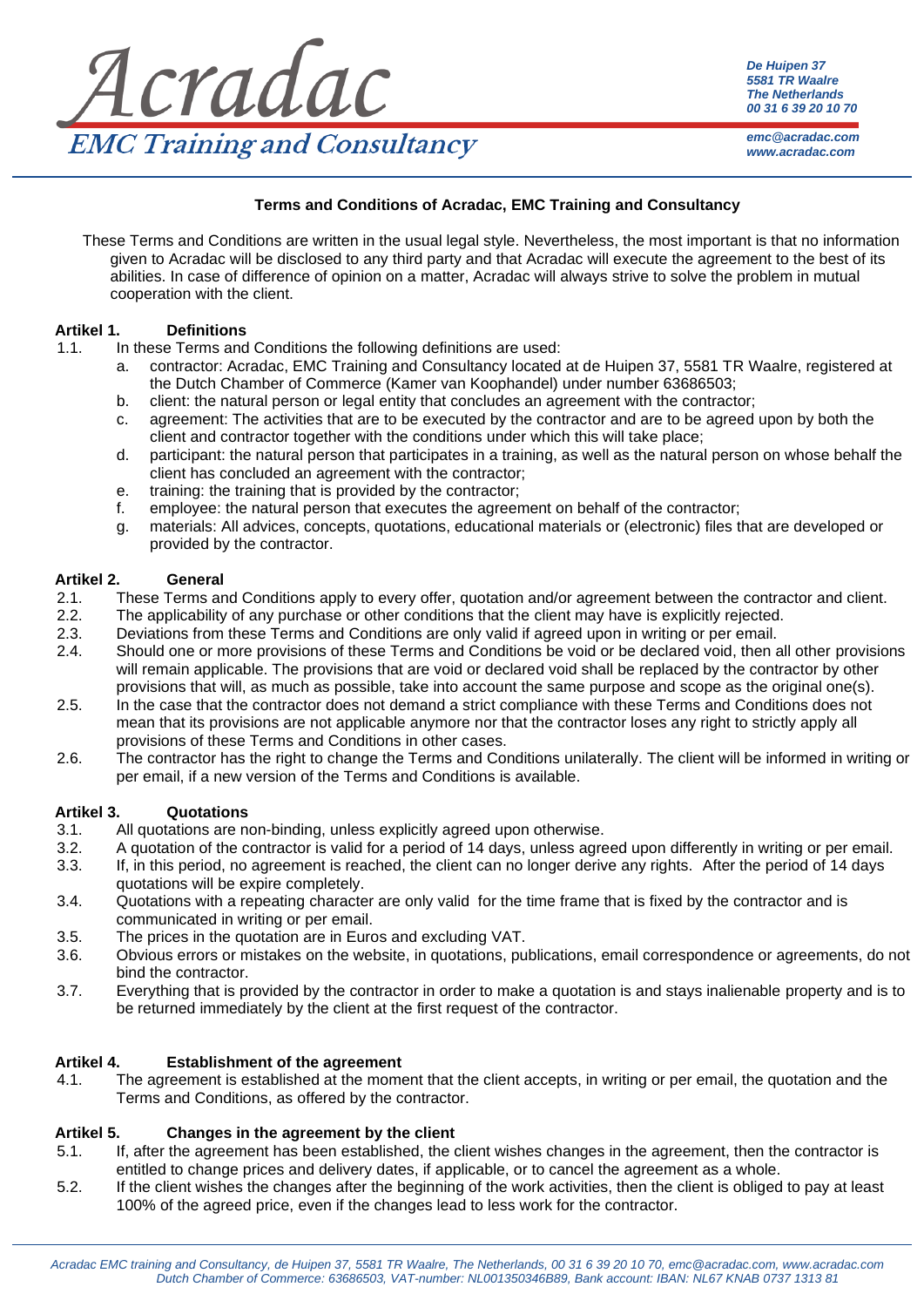| Acradac                             | De Huipen 37<br>5581 TR Waalre<br><b>The Netherlands</b><br>00 31 6 39 20 10 70 |
|-------------------------------------|---------------------------------------------------------------------------------|
| <b>EMC Training and Consultancy</b> | emc@acradac.com<br>www.acradac.com                                              |

5.3. If the changes desired by the client lead to extra work activities, then the price of that extra work will be calculated with the same price rates and under the same conditions as the initial agreement.

# **Artikel 6. Cancellation by the client**

- 6.1. The client has the right to cancel the agreement in writing or per email.
- 
- 6.2. Cancellation is without costs up to 4 weeks before the first day of the work activities.<br>6.3. If the cancellation is done in the period between 4 weeks before the first day of the w If the cancellation is done in the period between 4 weeks before the first day of the work activities and the first day of the work activities, then the client is obliged to pay 50% of the total price of the agreement.
- 6.4. If the cancellation is done on the first day of the work activities or later, then the client is obliged to pay 100% of the total price of the agreement.

## **Artikel 7. Execution of the agreement**

- 7.1. Every agreement leads to the obligation for the contractor to comply with the agreement with the best of his abilities, with appropriate care and with professional skills. The contractor can not guarantee that his work activities will lead to the desired results. The success of the work activities is also dependent on the mutual cooperation of both parties and on circumstances on which the contractor has no influence.
- 7.2. The contractor has the right to have (a part of) the work activities executed by a third party. The client will be informed in advance, should this happen.
- 7.3. The contractor can never be obliged to execute work activities that are in conflict with his professionalism, any thirdparty right, any legal right or what is generally accepted as social standards.
- 7.4. If the employee cannot execute the work activities for the client due to illness or other circumstances, then the client will be notified as soon as possible.

# **Artikel 8. Obligations of the client**

- 8.1. The client takes care that all information, means and facilities that, according to the contractor are necessary for the execution of the agreement, will be supplied or made available to the contractor in a proper way, complete and in time. If the information, means and facilities that are necessary for the execution of the agreement are not provided or made available in time to the contractor, then the contractor has the right to suspend the agreement and/or to invoice all extra costs to the client that may occur from the delay, this to the usual tariffs.
- 8.2. The client is to refrain from any conduct that makes it impossible for the contractor to execute his tasks in a proper way.
- 8.3. The client is obliged to immediately inform the contractor about facts and circumstances that can be of importance for the execution of the agreement. The client needs to inform the contractor, if possible in advance, in writing or per email about any changes in his contact data, such as address or telephone number changes.
- 8.4. The client is obliged to take care that the participants comply with the provisions of these Terms and Conditions. The client is responsible for the behaviour of the participants he has enlisted for the training.

## **Artikel 9. Training**

- 9.1. The contractor is authorized to deny further access to the training to any participant that misbehaves or otherwise unreasonably hinders proper execution of the training. In this case, the total agreed price is still to be paid by the client, without prejudice to the right of the contractor to indemnification of possible damage.
- 9.2. The participant is expected to actively participate in the training.
- 9.3. During the training, the participant is not to be disturbed by telephone calls, text or other messages or emails, unless the contractor has given permission to the participant to do so.
- 9.4. If the participant or participants involved in the training do not appear and/or stay at the agreed time and place for whatever reason, then the total agreed price is still to be paid by the client.
- 9.5. If the training is attended by more participants than fixed in the agreement, then the extra number of participants will be invoiced as additional costs, for the agreed rate in the quotation.
- 9.6. If costs arise from damage or vandalism caused by any participant, then, in the case that those costs cannot be recovered from the offenders themselves, those costs are to be paid by the client who has enlisted the participants.
- 9.7. Every participant will receive a paper copy of the presentations, for own use only. Electronic copies will not be provided.

## **Artikel 10. Invoicing and payments**

10.1. The contractor sends the invoice after completion of the work activities. If the execution of the agreement extends over a period longer than one month, then an invoice will be send every month, at the end of that month.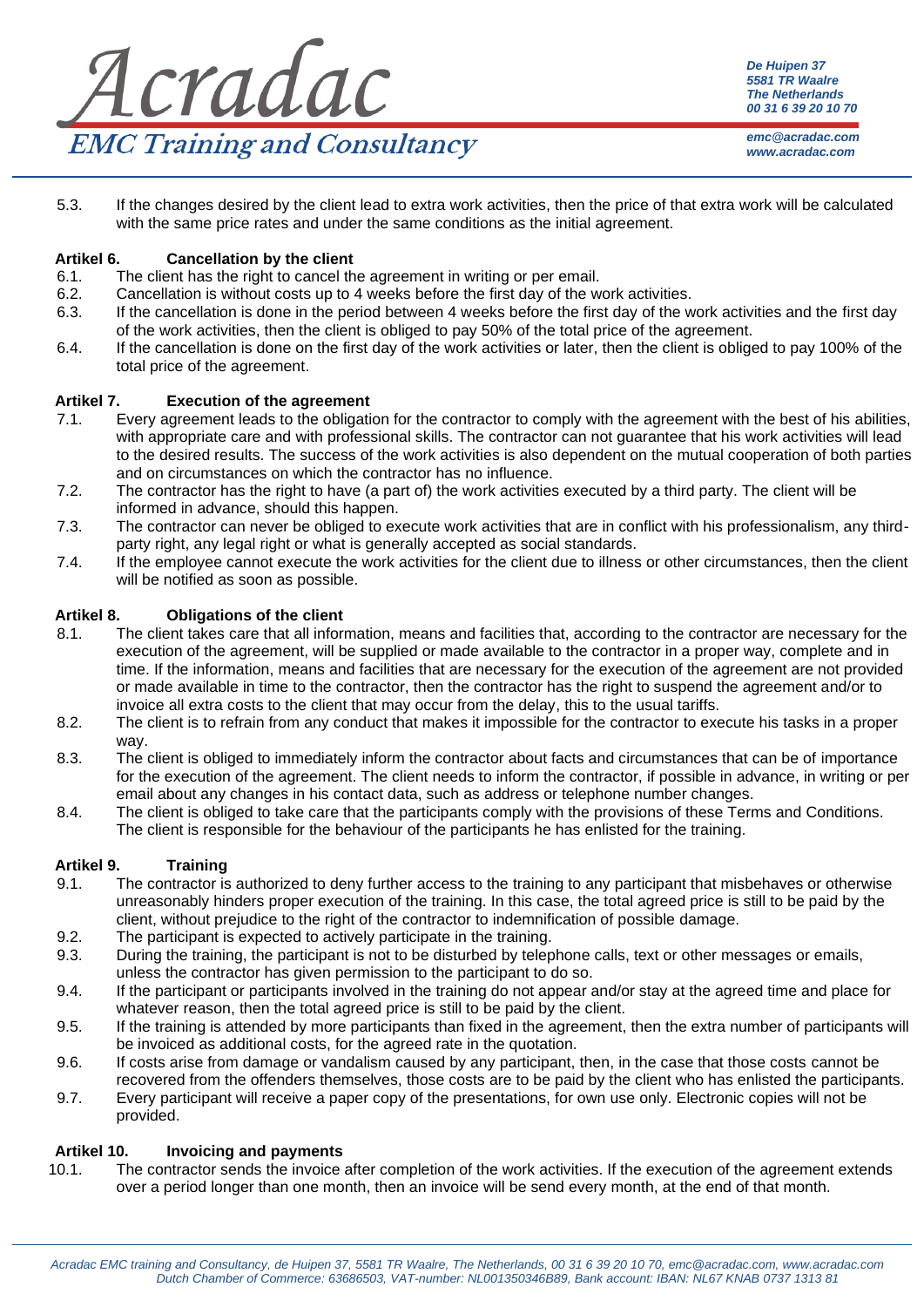

*De Huipen 37 5581 TR Waalre The Netherlands 00 31 6 39 20 10 70*

*emc@acradac.com www.acradac.com*

- 10.2. Invoices are to be paid within 30 days after the date of the invoice, unless agreed upon differently in writing or per email.
- 10.3. Objections to the amount of the invoice, do not suspend the client's payment obligation.<br>10.4. Complaints about the invoices need to be submitted within 8 days after the date of the ir
- 10.4. Complaints about the invoices need to be submitted within 8 days after the date of the invoice, either in writing or per email.
- 10.5. If the client does not pay or pay in time, then the client is to pay legal interest on the outstanding amount over the period between the due date of the invoice until the day of payment of the full amount of the agreement. Also, all judicial and extra-judicial costs for collection are to be paid by the client. The extra-judicial costs are fixed at 15% of the total amount of the invoice, with a minimum of  $\epsilon$  100,-.
- 10.6. The contractor is entitled to ask for a deposit, which is to be paid before the first day of the work activities.<br>10.7. All payments done by the client are to fulfil, in the first place all outstanding interests and
- All payments done by the client are to fulfil, in the first place all outstanding interests and costs and in second place all invoices that are due for payment, even if the client states that the payment is for an invoice of a later date.
- 10.8. If the client is in state of liquidation, bankruptcy or suspension of payments, then all claims of the contractor and all obligations of the client towards the contractor, will be immediately claimable.

## **Artikel 11. Confidentiality**

- 11.1. The contractor commits himself to confidentiality of all received information related to the agreement of which he knows or can suspect that they are confidential.
- 11.2. If the contractor, on basis of a legal provision or a judicial decision, is required to provide confidential information to a third-party indicated by law or a competent court and the contractor is not granted, by law or by a competent court, refusal to give evidence, then the contractor is not liable for any compensation or indemnification and can the agreement not be canceled by the client.

#### **Artikel 12. Intellectual property**

- 12.1. Unless the contractor and the client have agreed differently in writing, the contractor exclusively is and remains the right holder of all intellectual property rights of the materials.
- 12.2. The contractor gives the client the right to use the materials solely within and for the benefit of his own organisation, but only after the client has fulfilled all his financial and other obligations in connection with the agreement.
- 12.3. Without prior permission of the contractor, the client is not allowed to present, show, make public or to copy in any form, the materials.
- 12.4. If the client commits a breach of the intellectual property of the contractor, then the client is liable for all consequent damage suffered by the contractor.
- 12.5. The client indemnifies the contractor from all third-party claims on intellectual property rights of materials or data that are provided by the client for execution of the agreement.
- 12.6. Without prior consent of the contractor it is not allowed to make video and/or audio recordings of the training.
- 12.7. The contractor reserves the right to use the knowledge obtained during the work activities for other purposes, provided that no confidential information is given in any way to third-parties.

#### **Artikel 13. indemnification**

13.1. The client safeguards the contractor from all third-party claims on intellectual property rights of materials or data that are provided by the client for execution of the agreement.

## **Artikel 14. Liability and period of limitation**

- 14.1. During the training, all participants are personally liable for all damage inflicted on themselves or third-parties.
- 14.2. The contractor cannot be obliged to pay any compensation for any damage that is a direct or indirect consequence of:
	- a. an event that is out of his control and cannot be attributed to his acts or omissions, as amongst others is described in provision 16;
	- b. any act or omission by the client, his subordinates or other persons that are contracted by or in behalf of the client.
- 14.3. Despite all appropriate care, the contractor is not liable for any damage as a consequence of any act or omission based on information obtained from the client, unless the contractor can be accused of serious fault or gross negligence.
- 14.4. The client is and remains, at all times, the sole responsible for complying with the legislation of electromagnetic compatibility. The contractor can never be held liable if this compliance is not or not immediately obtained.
- 14.5. The contractor is not liable for damage or loss of data as a consequence of transport of these data by means of telecommunication facilities.